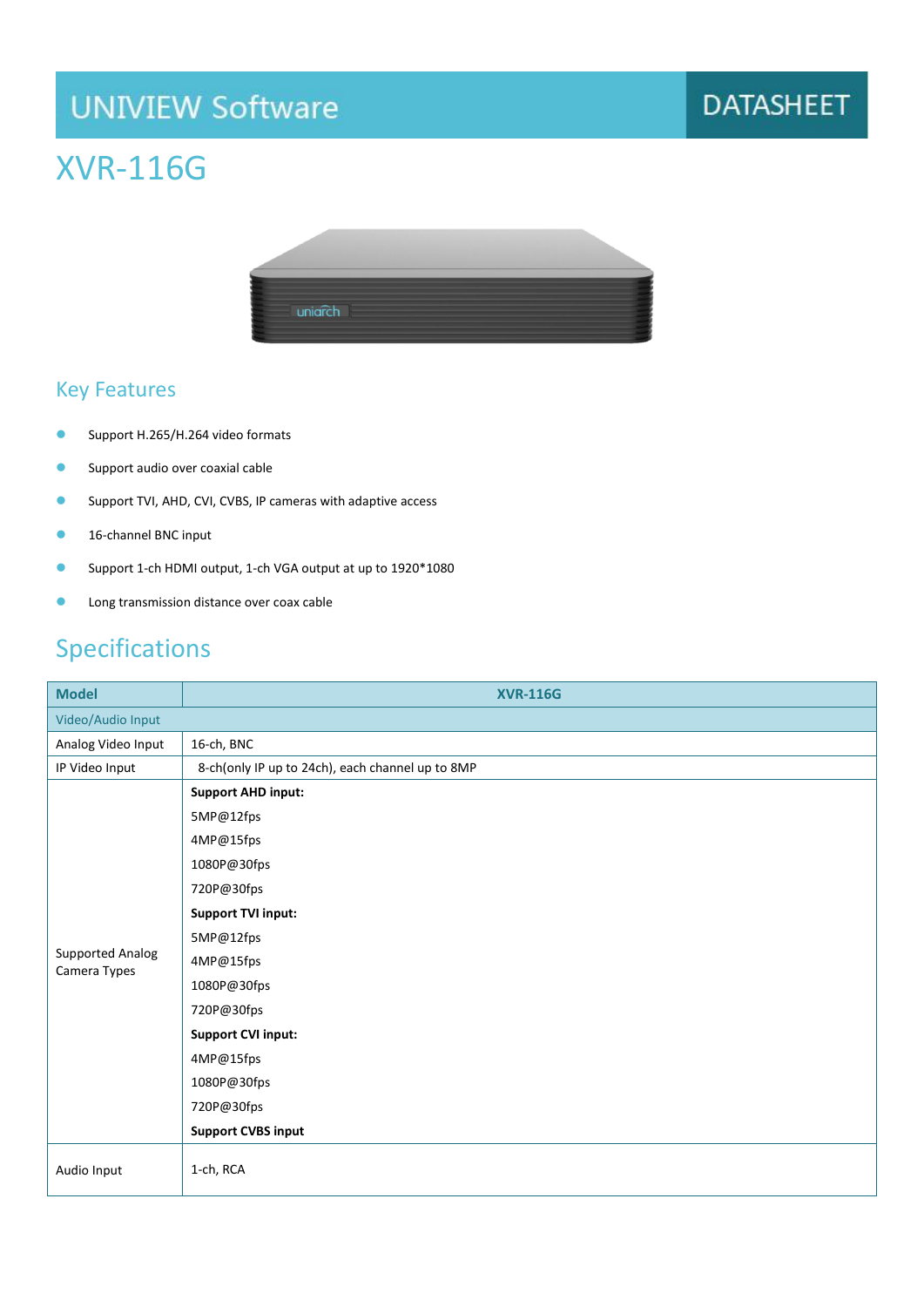# **UNIVIEW Software**

**r** 

### **DATASHEET**

| Two-way Audio                  | 1-ch, RCA                                                                                    |
|--------------------------------|----------------------------------------------------------------------------------------------|
| <b>Network</b>                 |                                                                                              |
| Incoming Bandwidth             | 40Mbps                                                                                       |
| Outgoing Bandwidth             | 64Mbps                                                                                       |
| <b>Remote Users</b>            | 128                                                                                          |
| Protocols                      | TCP/IP, P2P, UPnP, NTP, DHCP, PPPOE                                                          |
| Video/Audio Output             |                                                                                              |
| VGA Output                     | 1920x1080/60Hz, 1920x1080/50Hz, 1600x1200/60Hz, 1280x1024/60Hz, 1280x720/60Hz, 1024x768/60Hz |
| <b>HDMI Output</b>             | 1920x1080/60Hz, 1920x1080/50Hz, 1600x1200/60Hz, 1280x1024/60Hz, 1280x720/60Hz, 1024x768/60Hz |
| Audio Output                   | 1-ch, RCA                                                                                    |
| Synchronous<br>Playback        | $16$ -ch                                                                                     |
| <b>Encoding</b>                |                                                                                              |
| Recording<br>Resolution        | 5MP Lite/4MP Lite /1080P/720P/4CIF/CIF                                                       |
|                                | Main stream:                                                                                 |
|                                | 5MP Lite@6fps                                                                                |
| <b>Recording Frame</b><br>Rate | 4MP Lite@8fps                                                                                |
|                                | 2MP Lite@15fps                                                                               |
|                                | 2MP@8fps                                                                                     |
|                                | 720P@15fps                                                                                   |
|                                | Sub stream:                                                                                  |
|                                | D1@15fps(Max)                                                                                |
| <b>Hard Disk</b>               |                                                                                              |
| SATA                           | 1 SATA interface                                                                             |
| Capacity                       | Up to 6TB for each HDD                                                                       |
| <b>External Interface</b>      |                                                                                              |
| Network Interface              | 1RJ45 10M/100M self-adaptive Ethernet Interface                                              |
| USB Interface                  | Rear panel: 2 x USB2.0                                                                       |
| General                        |                                                                                              |
| Power Supply                   | <b>12V DC</b><br>Power Consumption: ≤ 8 W( without HDD)                                      |
| Working<br>Environment         | -10°C ~ + 55°C ( +14°F ~ +131°F), Humidity $\leq$ 90% RH(non-condensing)                     |
| Dimensions(W×D×H)              | 255mm ×215mm× 42mm (10.0" × 8.5"×1.7")                                                       |
| Weight (without<br>HDD)        | ≤1.1 Kg (2.42lb)                                                                             |